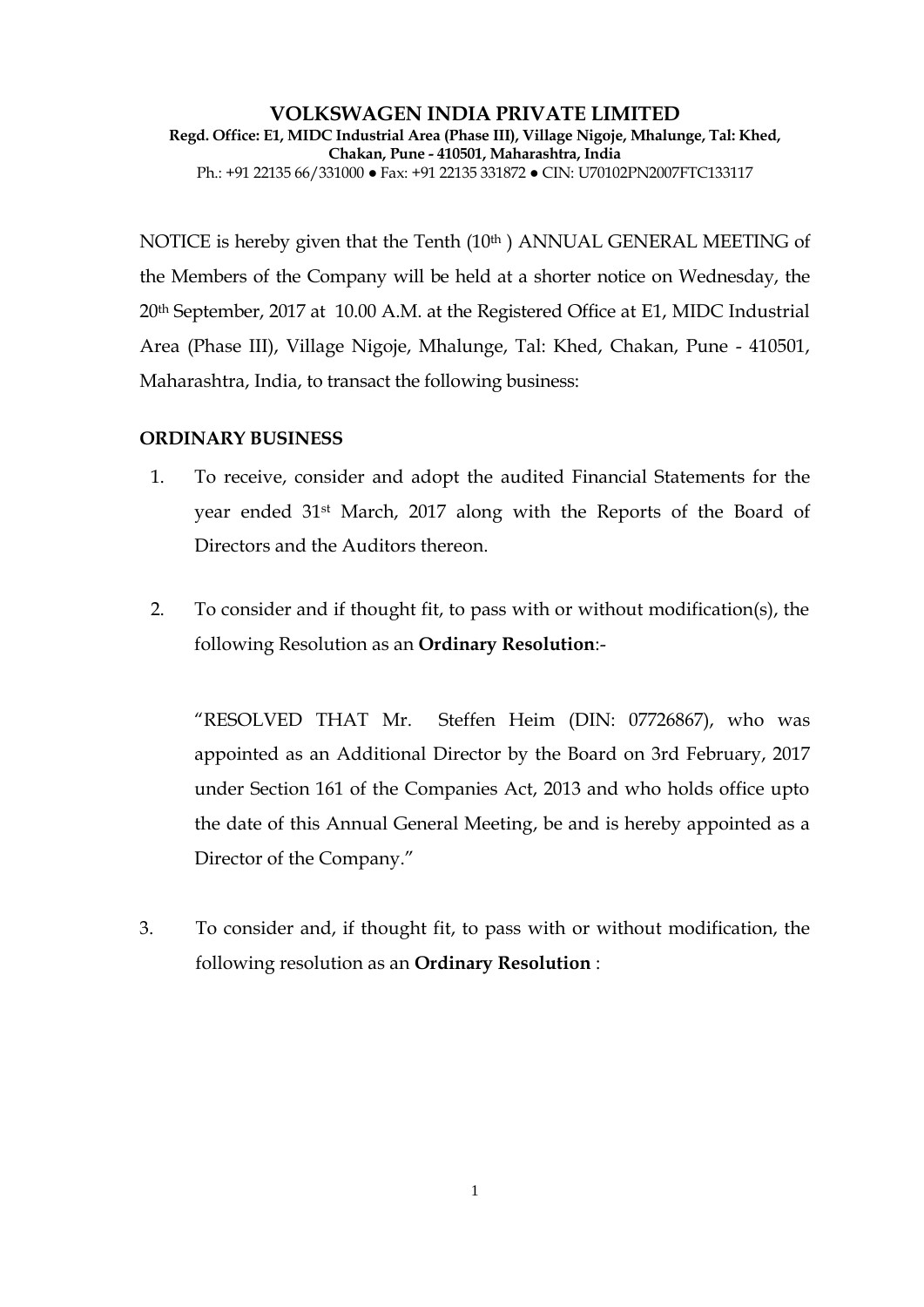"RESOLVED that pursuant to Section 139 and other applicable provisions of the Companies Act, 2013 and the rules framed thereunder, M/s Walker Chandiok & Co. LLP, (Firm Registration No.001076N/N500013), Chartered Accountants, be and are hereby appointed as Statutory Auditors of the Company to hold office from the conclusion of this Annual General Meeting till the conclusion of the Fifteenth (15th) Annual General Meeting of the Company subject to ratification by the shareholders at every Annual General Meeting and the Board of Directors be and are hereby authorized to fix the remuneration plus out-of-pocket expenses as may be agreed with the auditors, for the purpose of audit of the financial statements of the Company beginning from the financial year 2017 – 18 ending on the financial year 2021-22.

> By Order of the Board of Directors For **Volkswagen India Private Limited**

 $Sd/-$ **Anoop Kumar Pillai** General Manager Legal & Company Secretary anoopkumar.pillai@volkswagen.co.in FCS 3620

Place: Pune Date: 11<sup>th</sup> September, 2017

## **NOTES:**

1. A MEMBER ENTITLED TO ATTEND AND VOTE IS ENTITLED TO APPOINT A PROXY TO ATTEND AND VOTE INSTEAD OF HIMSELF AND A PROXY NEED NOT BE A MEMBER OF THE COMPANY. The instrument appointing a proxy, to be effective, should however, be deposited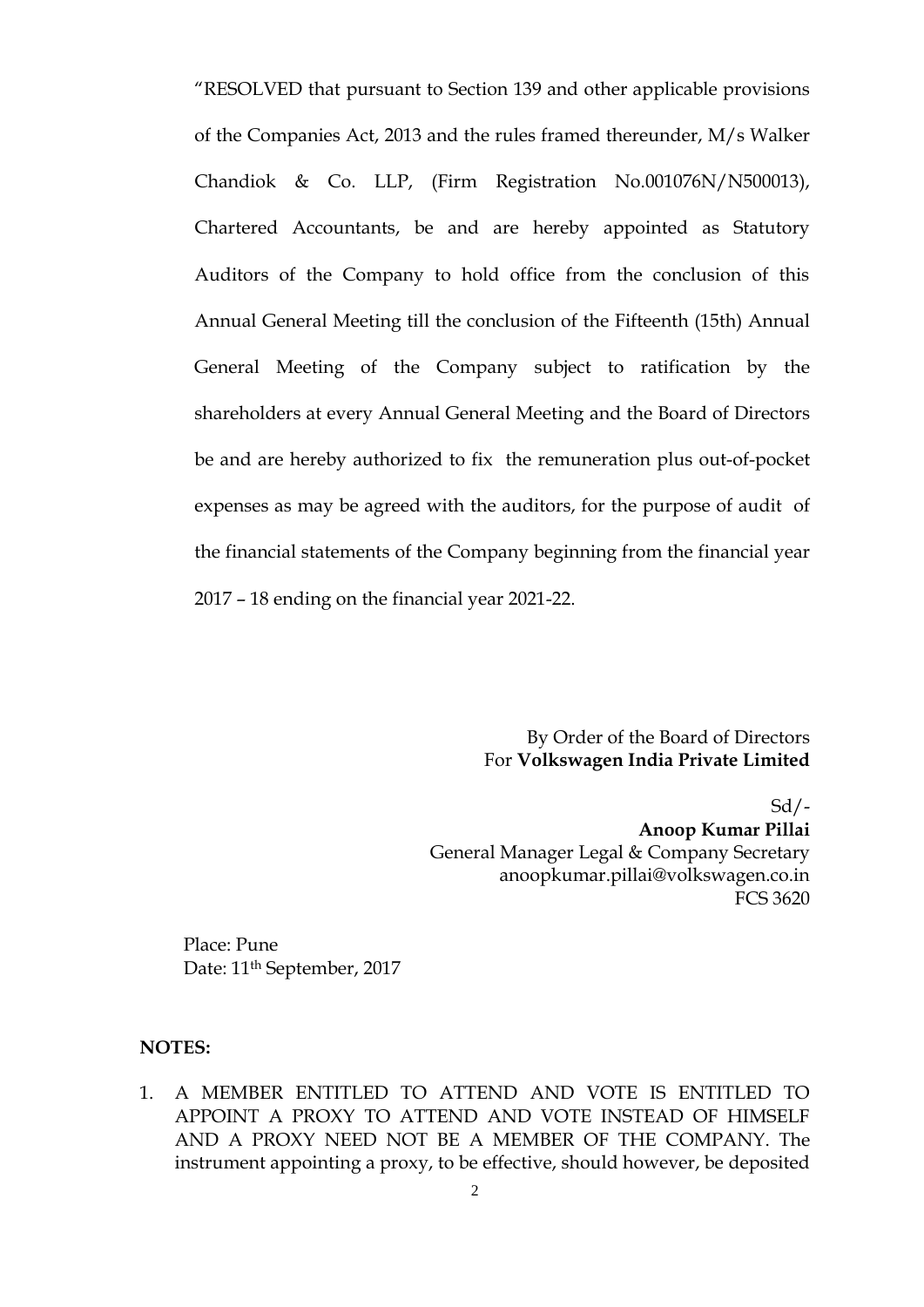at the Registered Office of the Company not less than 48 (forty-eight) hours before the commencement of the Meeting. A person can act as a proxy on behalf of Members not exceeding 50 and holding in the aggregate not more than ten percent of the total share capital of the Company carrying voting rights. A Member holding more than ten percent of total share capital of the Company carrying voting rights may appoint a single person as proxy and such person shall not act as a proxy for any other person or shareholder.

- 2. Corporate members intending to send their authorized representative to attend the Meeting are requested to send to the Company a certified copy of the Board Resolution authorizing their representative to attend and vote on their behalf at the meeting.
- 3. Members holding shares in physical mode are requested to register their email IDs with the Company and Members are also requested to notify any change in their email ID or bank mandates or address to the Company and always quote their Folio Number in all correspondence with the Company.
- 4. Electronic copy of the Annual Report is being sent to all the Members whose email IDs are registered with the Company for communication purposes unless any Member has requested for a hard copy of the same.
- 5. A Proxy shall not vote except on a poll. During the period beginning 24 hours before the time fixed for the commencement of Meeting and ending with the conclusion of the Meeting, a Member would be entitled to inspect the proxies lodged at any time during the business hours of the company.
- 6. The Register of Directors and Key Managerial Personnel and their shareholding, maintained under section 170 of the Companies Act, 2013, will be available for inspection by the members at the AGM.
- 7. The Register of Contracts or Arrangements in which Directors are interested, maintained under Section 189 of the Companies Act, 2013, will be available for inspection by the members at the AGM.
- 8. All documents, including financial statements, referred to in this Notice will be available for inspection at the Company's registered office during normal business hours (from 09.00 A.M. to 05.00 P.M.) on any working day up to the date of ensuing AGM. The shareholders may also ask for a copy of the documents by sending their request via e-mail to [anoopkumar.pillai@volkswagen.co.in](mailto:anoopkumar.pillai@volkswagen.co.in) or by post addressed to Mr. Anoop Pillai, General Manager – Legal & Company Secretary.
- 9. Electronic copy of the Financial Statement alongwith the Directors' report and Auditors' Report is being sent to all the Members unless a Member has requested for a hard copy. If a Member desires to get a hard copy of the